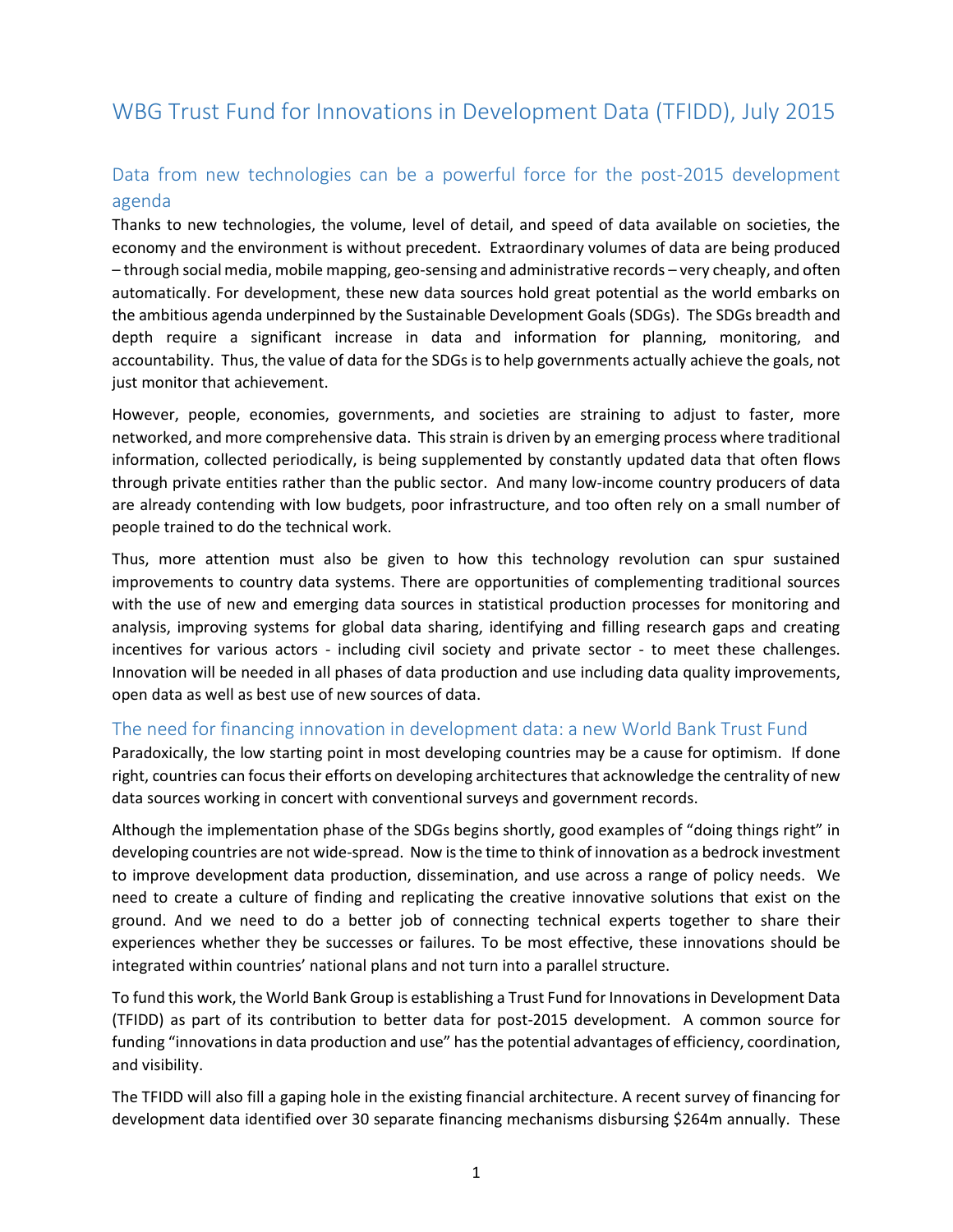funds support data improvements for a variety of themes, but catalyzing innovative approaches was assessed to be an "under-funded" area.

## Characteristics of a Trust Fund for Innovations in Development Data (TFIDD)

The TFIDD is dedicated to support the implementation of innovative approaches to data production, dissemination, literacy and use - primarily in low-income countries. The idea is to support data processes that are not one-offs. Rather, funding would be targeted to improve processes where needs are continuous or recurrent, and where innovations can be readily adapted to other regions and sectors.

The trust fund would support both innovations in technology and innovations in approach. Examples of the former include: mobile-phone based voice enumeration surveys, local visualization tools for enhanced public understanding of key issues, and developing APIs that draw from re-usable reference data. Examples in innovations in approach include: community mapping, developing and publishing anonymized microdata, or staffing data science fellows in low capacity environments.

The trust fund plans to raise \$100m over five years. The primary recipient of funding would be low-income country governments, think tanks, and civil society for scaling up or replicating innovations that work. Funding would aim to improve a wide spectrum of data activities. It could help local advocacy groups use detailed level data to understand local problems better. It could help policy makers and statisticians combine new data that is often incomplete or biased with surveys to address policy issues in new ways and make better use of the data being collected. It could help replicate projects facilitating data exchange to connect citizens with service users to create better performing markets or improve citizen engagement.

The trust fund would also provide assistance to two other areas. First, to conduct pilots or research in areas that have potential for replication, but lack bona fide approaches that can be drawn from. Second, to catalyze knowledge exchanges by getting technical experts together.

We must acknowledge in innovations will lead to both successes and failures during implementation. Thus, "results" of this trust fund may be more difficult to measure relative to investment in "tried and true" data production, dissemination, and use methods. But the longer-term benefits are more likely to be significant.

The TFIDD's focus on innovation complements the 30+ existing funding sources and acknowledges that these sources must also scale up their impact to meet the needs of the post-2015 development agenda. The Trust Fund will be a multi-donor instrument (MDTF), and the WBG is reaching out to donors to join this MDTF.

### **Conclusion**

The World Bank plans to have the Trust Fund up and running by the end of 2015 to ensure innovative approaches to data improvements lie at the heart of the means of implementation of the SDGs. **The TFIDD aims to systematize and de-fragment scaling up on innovations in development data to maximize spread of new approaches.** It recognizes that getting it right on-the-ground will entail the creation of innovative partnerships along with replicating technological advances. It will strive to incentivize changes beyond the projects it funds.

The best data in the world – timely, relevant and easy to understand – will not by themselves lead to change. Governments and citizens need to act upon the knowledge imparted by the data to make a difference to the lives of people. However, if we under-invest in innovative approaches to improve development data, key data gaps will remain unfilled, and the SDGs will risk falling short of their ambitions.